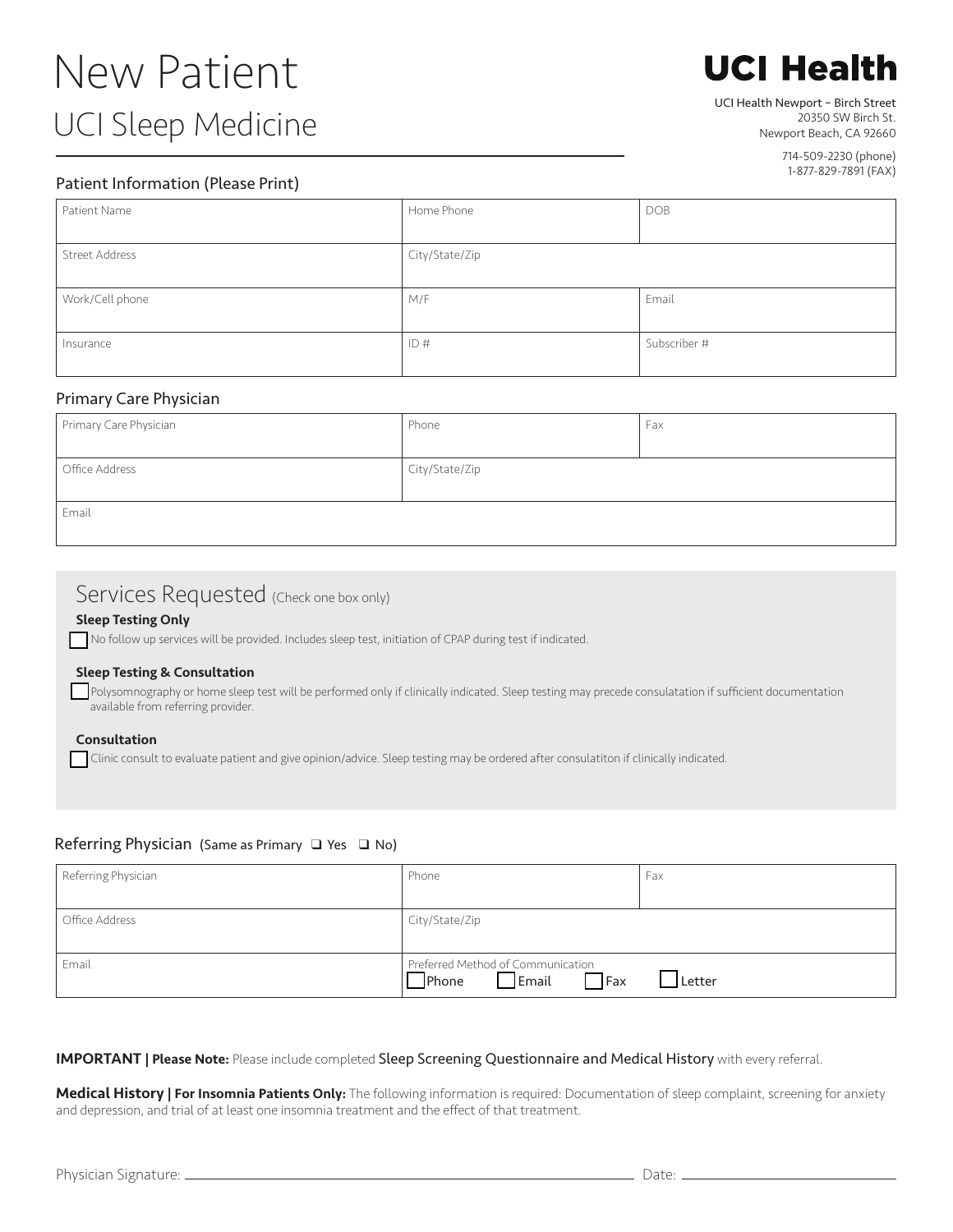# **UCI Health**

# UCI Sleep Medicine : Medical History 714-509-2230 (phone) 714-509-2230 (phone)

|                             | Medical History (UCI Providers: Please forward most recent history, physical and clinical note) |                                        |
|-----------------------------|-------------------------------------------------------------------------------------------------|----------------------------------------|
| <b>Suspected Disorders</b>  | <b>Primary Symptoms</b>                                                                         | <b>Sleep needs</b>                     |
| Sleep Apnea                 | Loud snoring                                                                                    | $\Box$ Oxygen at night (<br>liter/min) |
| Insomnia                    | Witnessed apneas                                                                                | Interpreter (language                  |
| Restless Legs/Periodic      | Obese/large neck                                                                                | Wheelchair                             |
| <b>Limb Movements</b>       | Morning headaches                                                                               | Regular                                |
| Narcolepsy or disorder of   | Daytime sleepiness                                                                              | Extra Large                            |
| excessive sleepiness        | Difficulty falling asleep                                                                       | Other                                  |
| Sleep walking/night terrors | Difficulty staying asleep                                                                       |                                        |
| $\bigcap$ Other (specify)   | Restless legs                                                                                   |                                        |
|                             | Sleep walking                                                                                   |                                        |
|                             | Nightmares                                                                                      |                                        |

 $\Box$  Night terrors



### UCI Health Newport – Birch Street

20350 SW Birch St. Newport Beach, CA 92660

For Appts, call 714-509-2230 To refer a patient, fax 1-877-829-7891